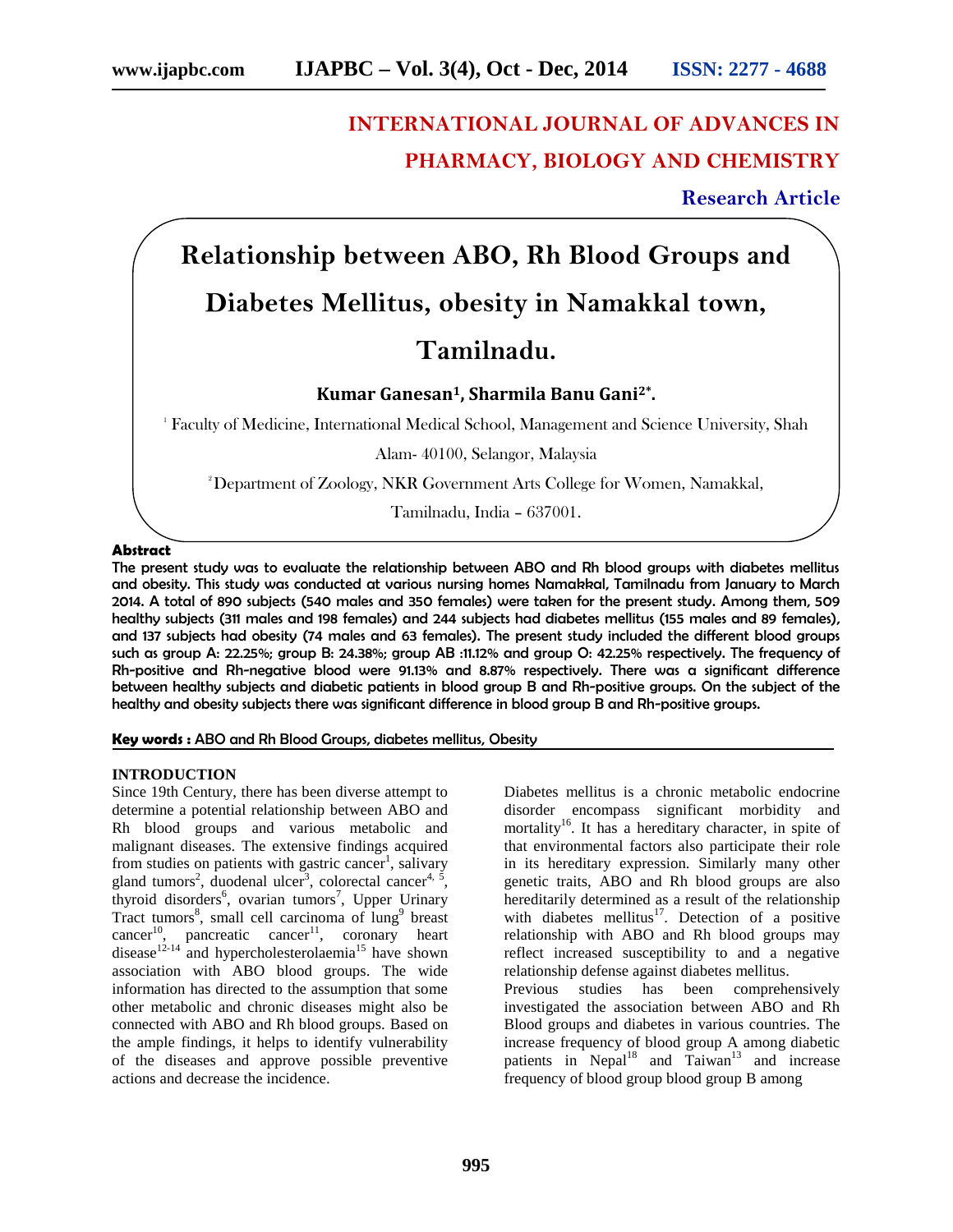diabetic patients in Iraq<sup>19</sup>, Qatar<sup>20</sup>, Italy<sup>21</sup>, India<sup>22</sup>, Rh negative blood group is more frequent in Diabetic pateints in Pakistan<sup>17</sup>. Also the study suggested that there is no association between the distribution of the ABO blood types and diabetes mellitus $^{23-25}$ .

Since diabetes is a chronic and serious disorders affects various organs such as kidney, neuron, eye, heart and cause various life threatened diseases like hypertension, stroke, cardiovascular disease and obesity. The present study was carried out to find out a possible relationship between ABO and Rh blood groups with diabetes mellitus and obesity in local populations of Namakkal town.

#### **MATERIALS AND METHODS**

This study was conducted at various nursing homes Namakkal, Tamilnadu from January to March 2014. A total of 890 subjects (540 males and 350 females) were taken for the present study. The purpose and procedure of study was explained to all diabetics coming to medical OPD or admitted in medical ward. About 244 consecutive diabetic patients who consented to be included in study were enrolled irrespective of their age, sex, socioeconomic status or duration of the disease. These patients were already diagnosed to have diabetes, were under treatment and coming for follow up to hospital for their management. The controls were taken from healthy individuals coming for blood donation at Nursing home blood bank over this study period. Obesity quantified conveniently using the Body mass index (BMI). It is calculated as the person's weight in kilograms divided by square of his or her height in meter (kg/m2)

| Category       | <b>BMI</b> range $(Kg/m2)$ |
|----------------|----------------------------|
| Starvation     | ${<}15$                    |
| Under weight   | 15-18.5                    |
| Normal         | 18.5-25                    |
| Over weight    | $25 - 30$                  |
| Obese          | $30-40$                    |
| Morbidly obese | >40                        |

BMI =weight (Kg)/ Height<sup>2</sup>(m)<sup>22</sup>

Two ml of blood sample was collected in EDTA tube from patients by a phlebotomist, labeled and transferred to laboratory for determination of blood groups. ABO and Rh blood groups were determined using tile method. All information was recorded on a proforma and saved for record and analysis of the findings at conclusion of the study. The data obtained were analyzed statistically to determine any association between DM and different ABO blood groups. Data were expressed as percent and absolute number of frequency. Statistical analysis was using Chi- square test,  $P<0.05$  was considered to be statistically significant

#### **RESULTS**

The distribution of ABO and Rh blood groups in Namakkal town were summarized in table-1. The table gave an idea about gender along with number and percentage of blood groups. The number and percentage of ABO and Rh blood groups of healthy and diabetic individuals showed in table-2. There was significant difference between diabetic patients and healthy individuals in blood group B ( $p<0.05$ ), also there was significant difference in Rh positive among both groups ( $p<0.05$ ). The noteworthy of frequency of Rh positive among diabetic in the present study was 86.89%. The blood group O and Rh positive blood group (40.16%) was most frequency blood group among diabetic patients. The numbers of healthy and obesity individuals and percentage of blood group ABO and Rh blood group were significant difference between healthy individuals and obesity persons in blood group B and Rh positive (p<0.05), which was demonstrated in table-3

#### **DISCUSSION**

The extensive studies have tried to investigate a possible relationship between ABO & Rh blood groups and diabetes mellitus. The results have been proved as inconsistent and differed from one county to other. Many researchers have recognized an relationship between blood groups and diabetes even though some studies has no relationship could be established<sup>17, 23-25</sup>. Results of this study indicated that subjects with blood group AB was less likely while those with blood group O and B are more likely to have Diabetes. Blood group Rh positive is high frequent in diabetics. Our results are similar to those of Pramanik and Pramanik<sup>18</sup> and Abdul Ghani et al. .

Many research studies have been established equal distribution of ABO blood groups among diabetics and non-diabetics. Macafee<sup>26</sup> investigated an association between ABO blood groups and Diabetes Mellitus. Based on his observation the results suggested similar distribution of different blood groups in Diabetics and healthy subjects. Koley<sup>24</sup> also confirmed that there was no significant difference of ABO blood groups in diabetics and healthy subjects. Similar findings have been made by Sidhu et al.<sup>23</sup> and Qureshi and Bhatti<sup>27</sup>.

The possible clarification of these conflicting findings is almost certainly racial and environmental factors have a role in genetic expression of disease. Moreover most of the studies conducted in this regards have small number of population. Most likely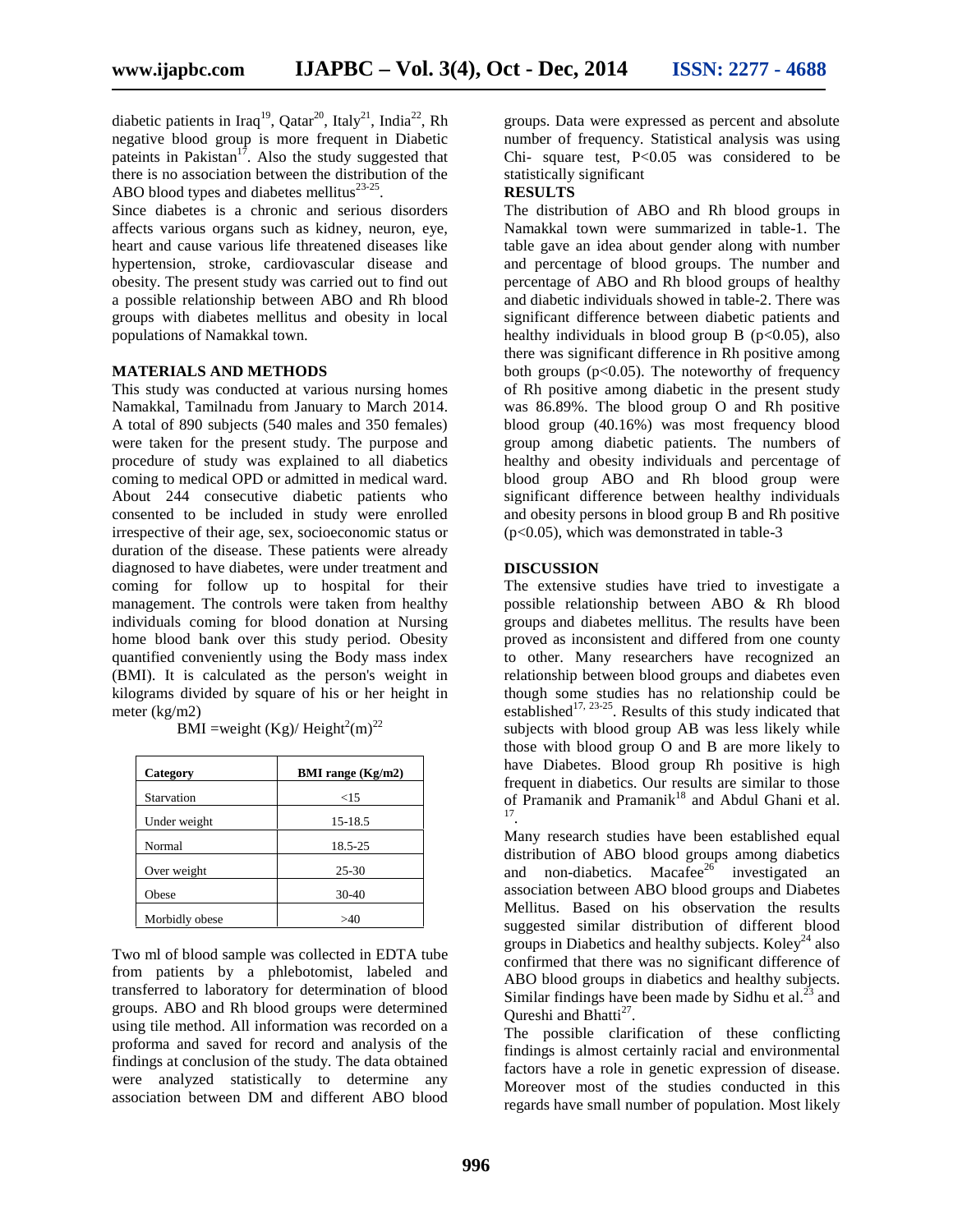studies on larger scale and a meta-analysis of task done so far will provide a solution to this dilemma. The study shows that significant difference between healthy subjects and diabetic patients in blood group

B and Rh-positive groups. On the subject of the healthy and obesity subjects there was significant difference in blood group B and Rh-positive groups.

| Distribution of ABO and Rh blood groups |           |               |                 |               |           |               |  |
|-----------------------------------------|-----------|---------------|-----------------|---------------|-----------|---------------|--|
| Blood groups                            | Number of | Percentage of | Number of Males | Percentage of | Number of | Percentage of |  |
|                                         | subjects  | subjects      |                 | Males         | Females   | Females       |  |
| A                                       | 198       | 22.25         | 98              | 18.15         | 81        | 23.14         |  |
| B                                       | 217       | 24.38         | 216             | 40            | 134       | 38.29         |  |
| AB                                      | 099       | 11.12         | 72              | 13.33         | 33        | 9.43          |  |
| $\mathbf{O}$                            | 376       | 42.25         | 154             | 28.52         | 102       | 29.14         |  |
| $Rh+$                                   | 811       | 91.13         | 501             | 92.78         | 304       | 86.86         |  |
| Rh-                                     | 79        | 8.87          | 39              | 7.22          | 46        | 13.14         |  |
| Total                                   | 890       | 100           | 540             | 100           | 350       | 100           |  |

**Table-1**

| Table-2 |  |
|---------|--|
|---------|--|

**Comparison between the ABO and Rh blood groups of healthy subjects and diabetic patients**

| Blood groups | Number of healthy<br>subjects | Percentage of<br>healthy subjects | Number of diabetic<br>patients | Percentage of<br>diabetic patients | P-value |
|--------------|-------------------------------|-----------------------------------|--------------------------------|------------------------------------|---------|
| A            | 104                           | 20.43                             | 56                             | 22.95                              | 0.28    |
| B            | 196                           | 38.52                             | 72                             | 29.51                              | 0.01    |
| AB           | 80                            | 15.71                             | 18                             | 7.38                               | 1.76    |
| $\Omega$     | 129                           | 25.34                             | 98                             | 40.16                              | 1.82    |
| $Rh+$        | 451                           | 88.61                             | 212                            | 86.89                              | 0.02    |
| $Rh-$        | 58                            | 11.39                             | 32                             | 13.11                              | 0.49    |
| Total        | 509                           | 100                               | 244                            | 100                                | -       |

**Table-3 Comparison between the ABO and Rh blood groups of healthy subjects and diabetic patients**

| Blood groups | Number of healthy<br>subjects | Percentage of<br>healthy subjects | Number of obesity<br>patients | Percentage of obesity<br>patients | P-value |
|--------------|-------------------------------|-----------------------------------|-------------------------------|-----------------------------------|---------|
| A            | 104                           | 20.43                             | 29                            | 21.17                             | 0.15    |
| B            | 196                           | 38.52                             | 42                            | 30.66                             | 0.04    |
| AB           | 80                            | 15.71                             | 12                            | 8.76                              | 1.82    |
| $\Omega$     | 129                           | 25.34                             | 54                            | 39.41                             | 1.76    |
| $Rh+$        | 451                           | 88.61                             | 120                           | 87.59                             | 0.01    |
| $Rh-$        | 58                            | 11.39                             | 17                            | 12.41                             | 0.34    |
| Total        | 509                           | 100                               | 137                           | 100                               |         |